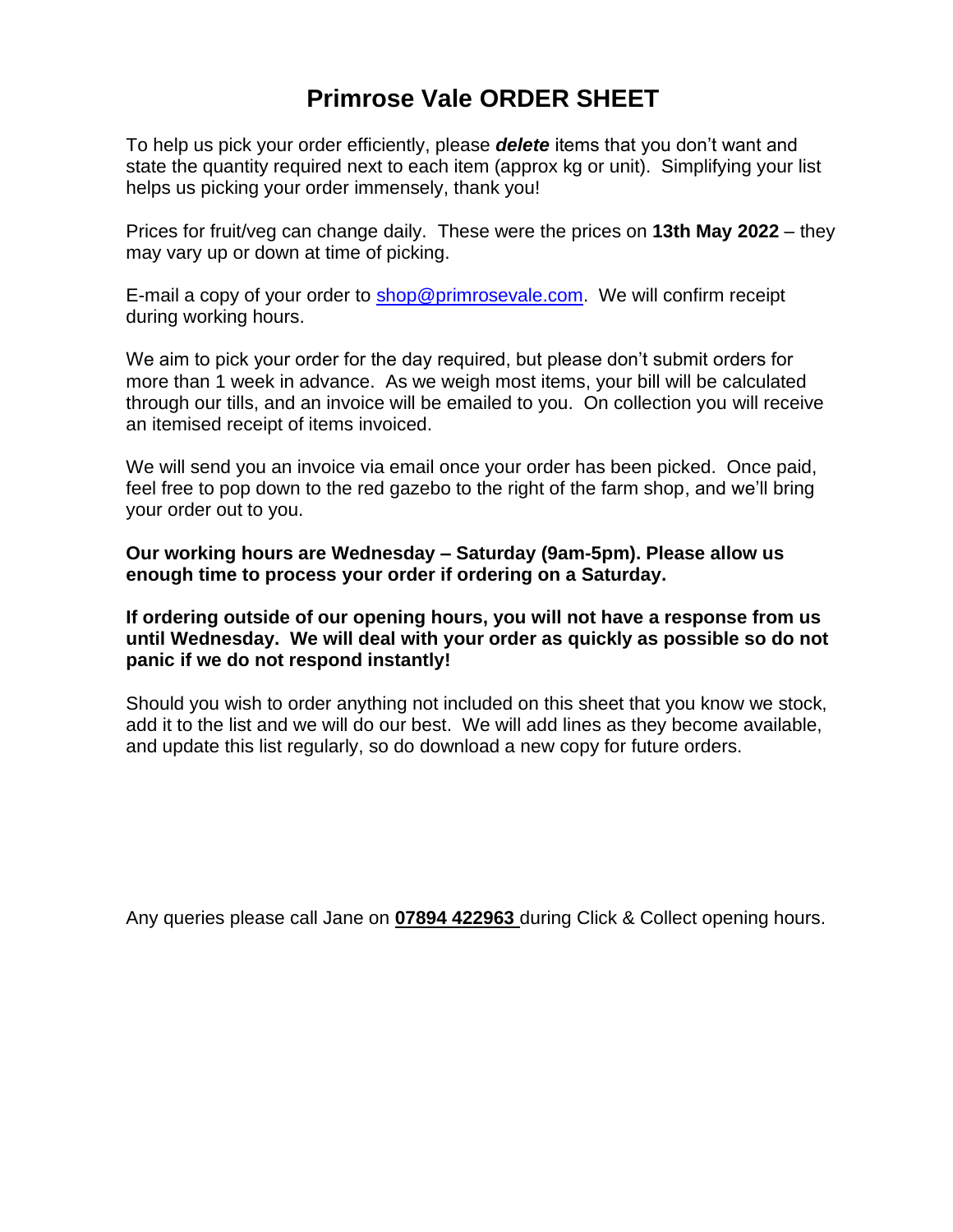#### **Name:**

**E-mail:**

**Tel:**

### **Earliest Date required:**

Our Click & Collect service is currently available Wednesdays through to Saturdays. If ordering after midday Saturday please be mindful that your order may not be able to be processed in time for collection on the same day.

#### **Will you accept sensible substitutions generally?** Y/N

(If Yes, but you *don't* want a substitution on a particular item, add N against the item)

## **HOMEGROWN**

**Asparagus -** loose £12.95/kg - per 250g bunch £3.50 **Rhubarb** £4.50/kg **Strawberries** - small (250g) punnets atm £2.00

### **FRUIT**

**Apples -** Bramley £4.25/kg **Apples -** Braeburn, Gala £2.85/kg **Avocado** £1.10 ea **Bananas** £1.80/kg **Blueberries** £1.80 per punnet **Grapefruit** 55p ea **Grapes** £2.70/punnet **Lemons** 40p ea (or 3 for £1.00) **Lime** 40p ea **Mandarins** 40p ea (or 5 for £1.40) **Oranges - Large** 50p ea **Pears –** Conference £2.85/kg

## **VEGETABLES**

**Aubergine** £2.85/kg **Beetroot Bunch** £1.80 ea **Beetroot Vac Pack** 80p ea **Broccoli** £3.60/kg **Butternut Squash** £1.80/kg **Cabbage Red/White** £1.80/kg **Cabbage Leafy Green (Seasonal)** £1.45 ea **Carrots Bunched** £1.80 ea **Carrots Loose** £1.10/kg **Cauliflower** £1.50 ea **Celery** £1.25 ea **Courgettes** £2.80/kg **Cucumber Large** 90p ea **Fennel** £4.50/kg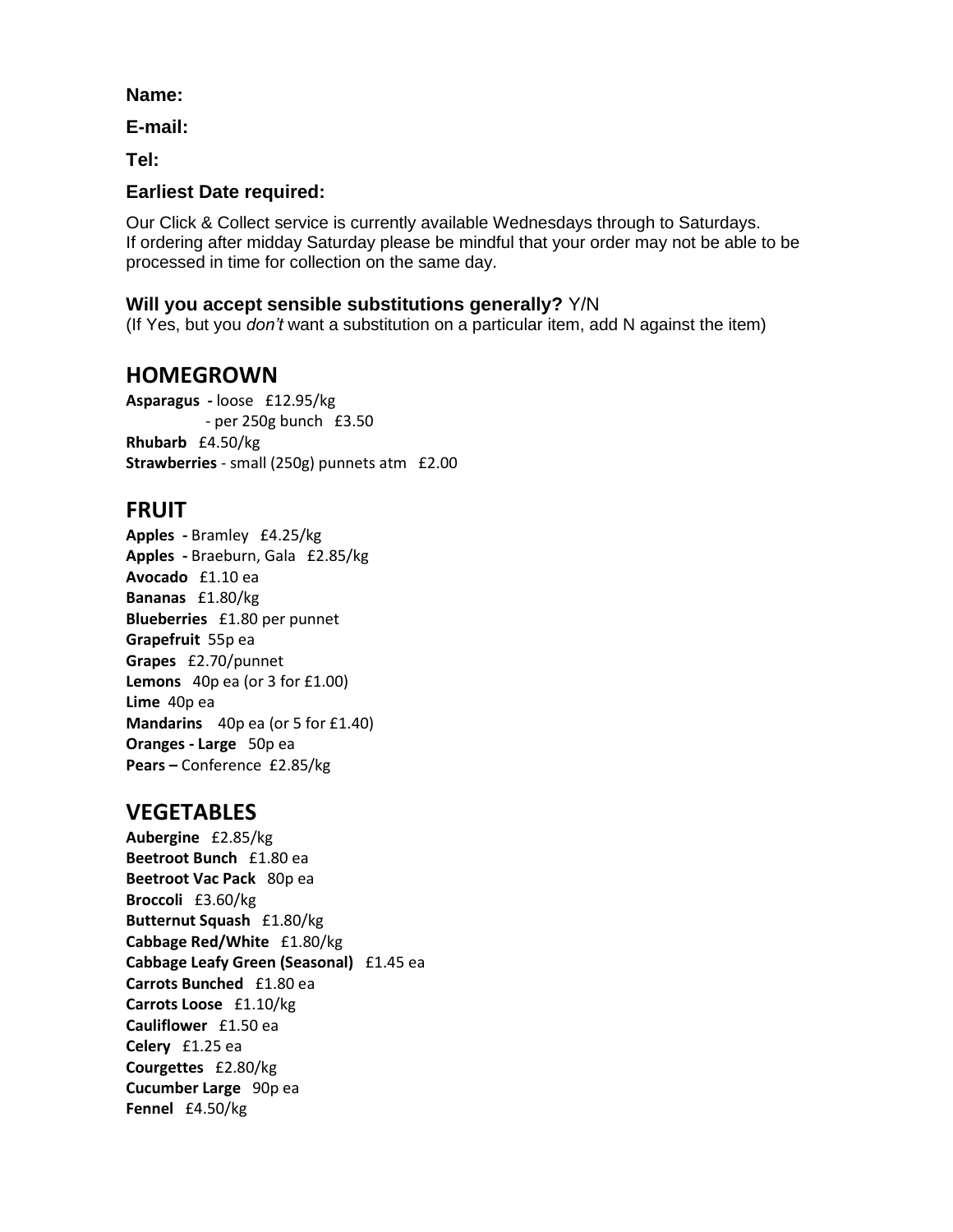**Garlic Bulbs Large** 55p ea **Ginger** £6.50/kg **Leeks** £2.60/kg **Lettuce - Cos** £2.25 **Lettuce - Little Gem** £1.80 twinpack **Mushrooms Flat** £5.95/kg **Mushrooms Portabellini** £6.95/kg **Onions White, loose** £1.50/kg **Onions Red, loose** £1.60/kg **Parsnip - washed** £2.50/kg **Peppers** £3.45/kg **Potatoes - Maris Piper, loose** 95p/kg **Potatoes - Baking** 50p ea (or 3 for £1.35) **Rhubarb HOMEGROWN** £4.50/kg **Shallots, loose** £3.95/kg **Sweet Potato** £2.35/kg **NEW SEASON TOMATOES - Classic** £3.30/kg  **- Large Vine** £4.75/kg - **Cherry Vine** £1.75/250g punnet

#### **DAIRY**

**Butter Salted** (Netherend)£3.25 ea **Butter Unsalted** (Netherend)£3.25 ea **Cheese - you name it…**  (range of English cheeses, plus Parmesan, Feta, Mozzarella, Halloumi) standard portion 200g-ish Our '**Cheese of The Month**' in May is Fosse Way Fleece Ewes milk Cheese - offer price £3.49/100g (normal price £3.99/100g) **Cream (300ml double)** £2.15 ea **Skimmed Milk 2 litre** £1.95 ea **Skimmed Milk 1 litre** £1.35 ea **Semi-Skimmed Milk 2 litre** £1.95 ea **Semi-Skimmed Milk 1 litre** £1.35ea **Whole Milk 2 litre** £1.95 ea **Whole Milk 1 litre** £1.35 ea **Yogurt - Large plain** £2.35 ea **Large fruit** £2.90 ea / **Individual** £1.00 ea Plain / Black Cherry / Strawberry / Rhubarb / Blackcurrant / Gooseberry / Raspberry **Medium Eggs ½ doz** £1.50 ea **Large Eggs ½ doz** £1.60 ea **X-Large Eggs ½ doz** £1.75 ea

- Mini Plum £1.65/250g punnet

**BUTCHERY –** May be supplied frozen, unless specified by you. **Cooked ham - sliced - Devon Ham** £2.98/140g pack **Prosciutto 70g pack** £2.70 **Salami 140g pack** £3.70 **Serrano Ham 80g pack** £3.85 **Minced Beef -** Over Farm £7.25 / 500g pack **Stewing Steak** - Over Farm £7.25 / 500g pack **Pork steaks** - Over Farm (3 pack) £4.50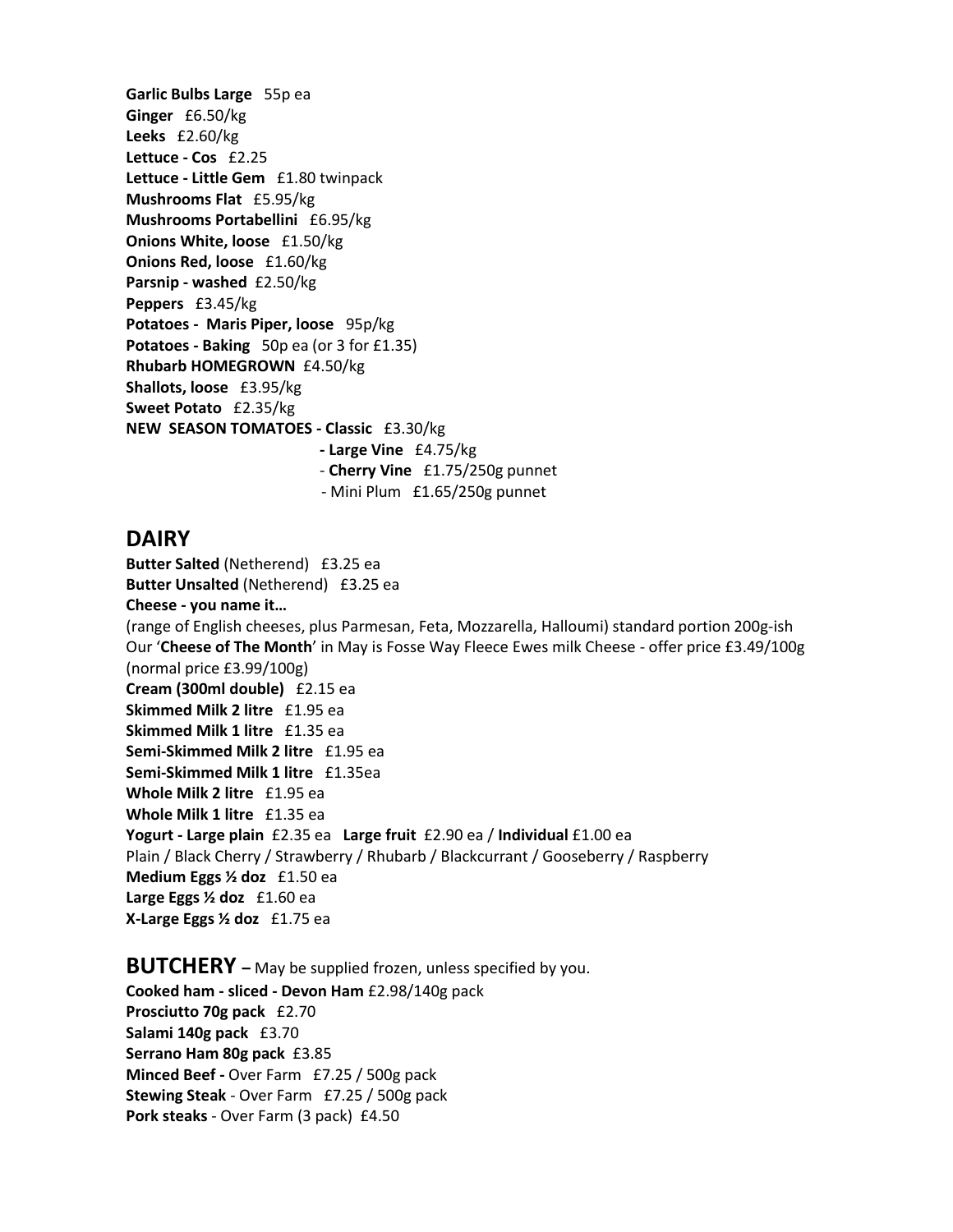**Rump / Sirloin steak Gammon Steaks** Smoked / Unsmoked **Bacon – streaky, back, smoked, un-smoked** (please specify) **Black Pudding** approx 200g pack £2.50-ish **Cotswold Gold Sausages (approx 6)** £3.75 - £4.25/pack **Cotswold Gold Chipolatas (approx 12)** £3.75 - £4.25/pack **Pork & Apple Sausages (approx 6)** £4.00 - £4.70/pack **Gluten-free Sausages (approx 6)** £3.75 - £4.25/pack **Joints -** we carry a range ….. but for special cuts, where possible please put request in by Sat morning for end of following week, (the more time we have the more likely we'll be able to meet your requirements). **Free Range Chicken – Whole** (approx £11-£13) **Free Range Chicken – Fillets** (approx £6-£8) **Free Range Chicken – Legs** (approx £3-£4) **Free Range Chicken – Wings** (approx £1.75-2.50)

## **PIES & PASTRIES**

**Large Quiche** (please specify preference) approx £5.15 ea **Small Quiche** (please specify preference) approx £2.15 ea **Large Pork Pie** £4.99 ea **Small Pork Pie** £1.77 ea **Sausage Roll** £1.56 ea **Large Hot Eating Pie 6"** (please specify preference) £5.88 ea **Individual Hot Eating Pie 3"** (please specify preference) £2.75 - £3.15ea

# **CHAPMANS FISH PRODUCTS (frozen)**

**Fishcakes – 2 pack** £4.78 ea Choice of ... Haddock with Leek & Cheddar Cheese / Classic Fish & Parsley / Thai Style Salmon / Smoked Haddock with Bacon / Salmon with Lemon & Dill / Smoked Salmon & Horseradish **Wellingtons – 2 pack** £5.10 ea Choice of ... Cod Wellington / Salmon Wellington / Smoked Haddock Wellington **Whole Tail Breaded Scampi** £5.40 pack **Haddock Bakes (2pack)** £4.95 ea **Deluxe Cod Fillet Fingers (4 pack**) £5.96 ea **Luxury Large Peeled Prawns** £7.45 pack **Jumbo King Prawns (Raw)** £7.05 pack **Sea Bass Fillets (2pack)** £5.90 ea **Chunky Salmon Supreme (2pack)** £7.95 ea **Haddock Fillets in Breadcrumbs (2pack**) £4.80 ea **Cod Goujons** £4.95 pack

**BREAD** (Severn Bakery) – Please specify if you have preference of sliced or unsliced and we will try our best to fulfill. Focaccia, sour dough, rolls all available to order… **Large White Loaf** £2.00 ea **Large Malted Loaf** £2.00 ea

**Selection of Naan Breads** - priced at £1.85 per pack (ask for details).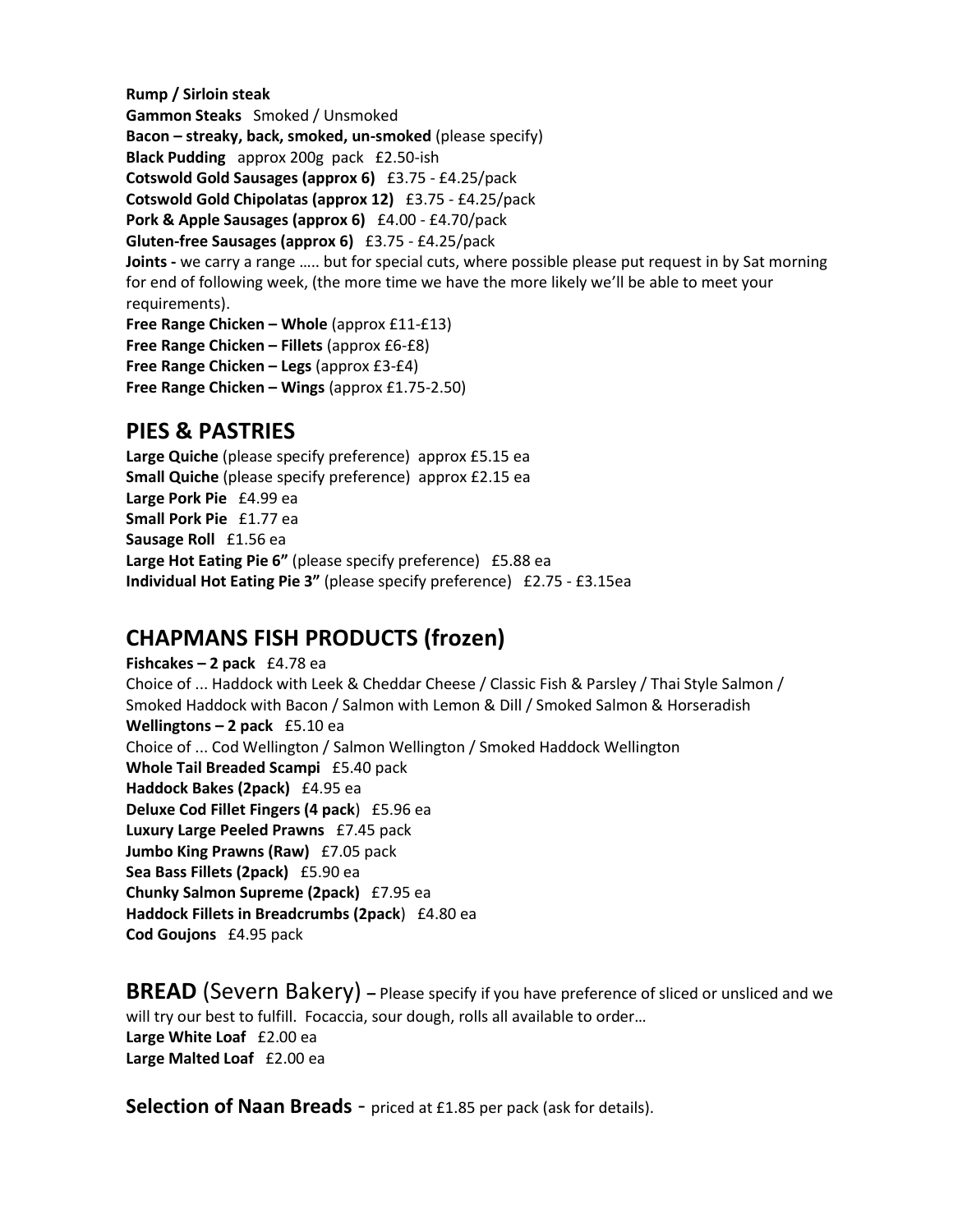### **FLOUR Wessex Mill**

**Self-raising flour** £2.15 **Plain flour** £2.35 **Strong White Bread flour** £2.20 **Six Seed Bread flour** £3.15 **Wessex Cobber (granary) flour** £3.15 **Wholemeal Rye flour** £3.15 **Wholemeal Spelt flour** £3.90 **Half & Half Bread flour** £2.20 **French Bread flour** £3.45 **Oats & Bran Bread flour** £3.15 **… Plus several more from the Wessex Mill range …** Have a favorite? Please ask!

# **JAMS / CHUTNEYS / HONEY etc.**

**Cottage Delight** £3.45 Raspberry Jam Strawberry Jam Lemon Curd **Cherry Tree** £4.25 Vintage Thick Cut Marmalade Morello Cherry Jam Blackcurrant with Sloe Gin Jam **Kitchen Garden**  Blackberry & Apple Jam £3.35 Old Spot Real Ale Chutney £3.45 Tewkesbury Mustard £3.30 **Honey**  Wild Flower / Spring Blossom / Creamy, Soft & Spreadable £4.80 Hint of Lavender / Pollen Enriched £5.85 **The Carved Angel Chutneys** £4.15 LUST Mango & Ginger Chutney GUNPOWDER Hot Garlic Pickle BOMBAY Spiced Tomato Chutney

# **CAKE / PUDDINGS**

#### **Beau's Bakery**

**Traybakes** £3.95 - Caramel Shortcake / Brownies / Lemon Curd Shortcake / Vegan Brownie **Loaf Cake** £5.35 - Carrot / Chocolate Fudge / Vegan Gooey Molly / Lemon & Poppy Seed **Round Sponge Cake** £8.10 - Coffee & Walnut / Gluten-free Lemon Polenta £7.15 - Lemon Curd & Buttercream / Jam sponge & Buttercream

**Cotswold Meringues** Nests x4 (plain) £4.25

#### **'FARMHOUSE' BISCUITS** £1.95 ea

Cottage Crunch, Oat Flip, Honey & Oat, Lemon Biscuits, Melting Moments, Butterscotch toffee

#### **'ANNAS' BISCUITS** £1.65

Almond Thins, Cappuccino Thins, Ginger Thins